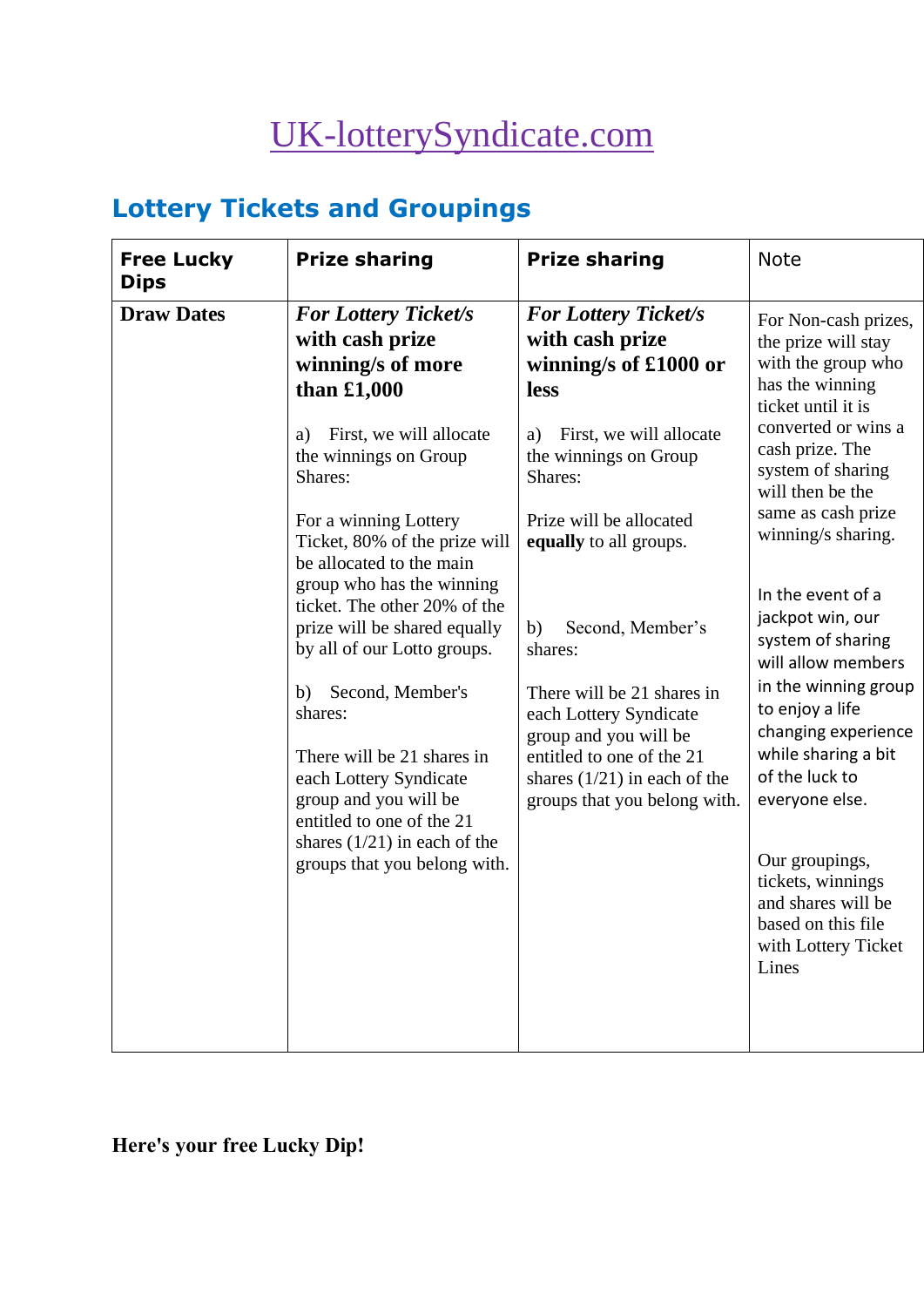You won a Lucky Dip when you matched 2 numbers on ticket 1113-063173645-086479.

Ticket number: 1114-021262530-086479 Generated date and time: Sun 5 Jun 2022 at 14:09

- **Your numbers**
- $\bullet$  A
- o 01
- o 03
- o 05
- o 08
- o 18
- o 39
- o Lucky Dip

We'll email you if you win.

#### **Draws summary**

**Draws:** WedWednesday **Weeks:** 1

## **Draw summary**

Wed 08 Jun 2022

#### **Draw dates**

• Wed 08 Jun 2022

## **Here's your free Lucky Dip!**

You won a Lucky Dip when you matched 2 numbers on ticket 1113-012812301-089779.

Ticket number: 1114-040390339-089179 Generated date and time: Sun 5 Jun 2022 at 14:08

- **Your numbers**
- A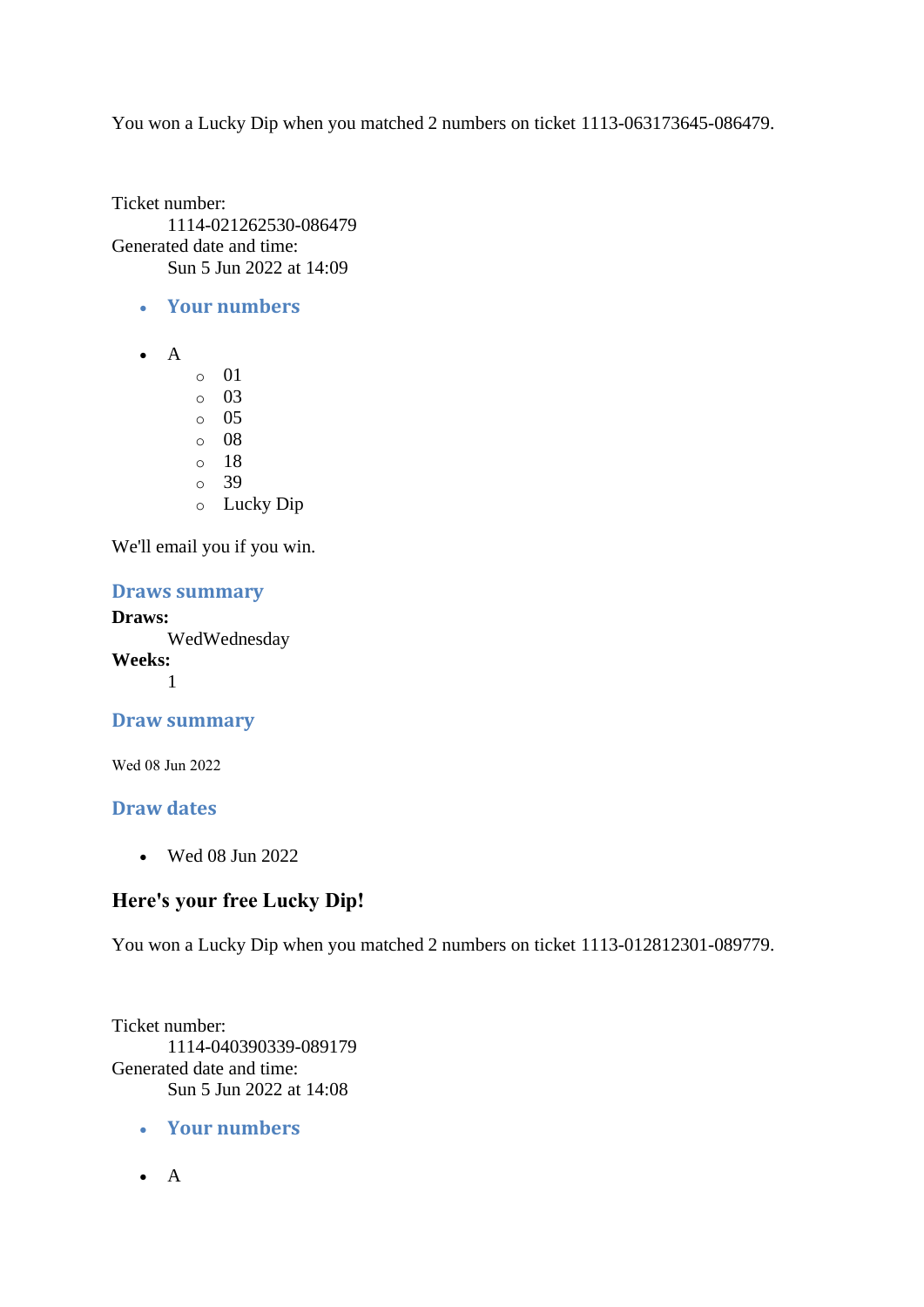- o 02 o 04 o 21 o 27 o 36 o 37
- o Lucky Dip

#### **Draws summary**

#### **Draws:**

WedWednesday

**Weeks:**

1

#### **Draw summary**

Wed 08 Jun 2022

#### **Draw dates**

• Wed 08 Jun 2022

## **Here are your free Lucky Dips!**

You won 2 Lucky Dips when you matched 2 numbers on ticket 1113-001998856-084379.

Ticket number: 1114-010212551-085779 Generated date and time: Sun 5 Jun 2022 at 14:08

- **Your numbers**
- A
- o 08
- $\circ$  20
- o 26
- o 27
- o 45
- o 56
- o Lucky Dip
- B
- o 03
- o 07
- o 08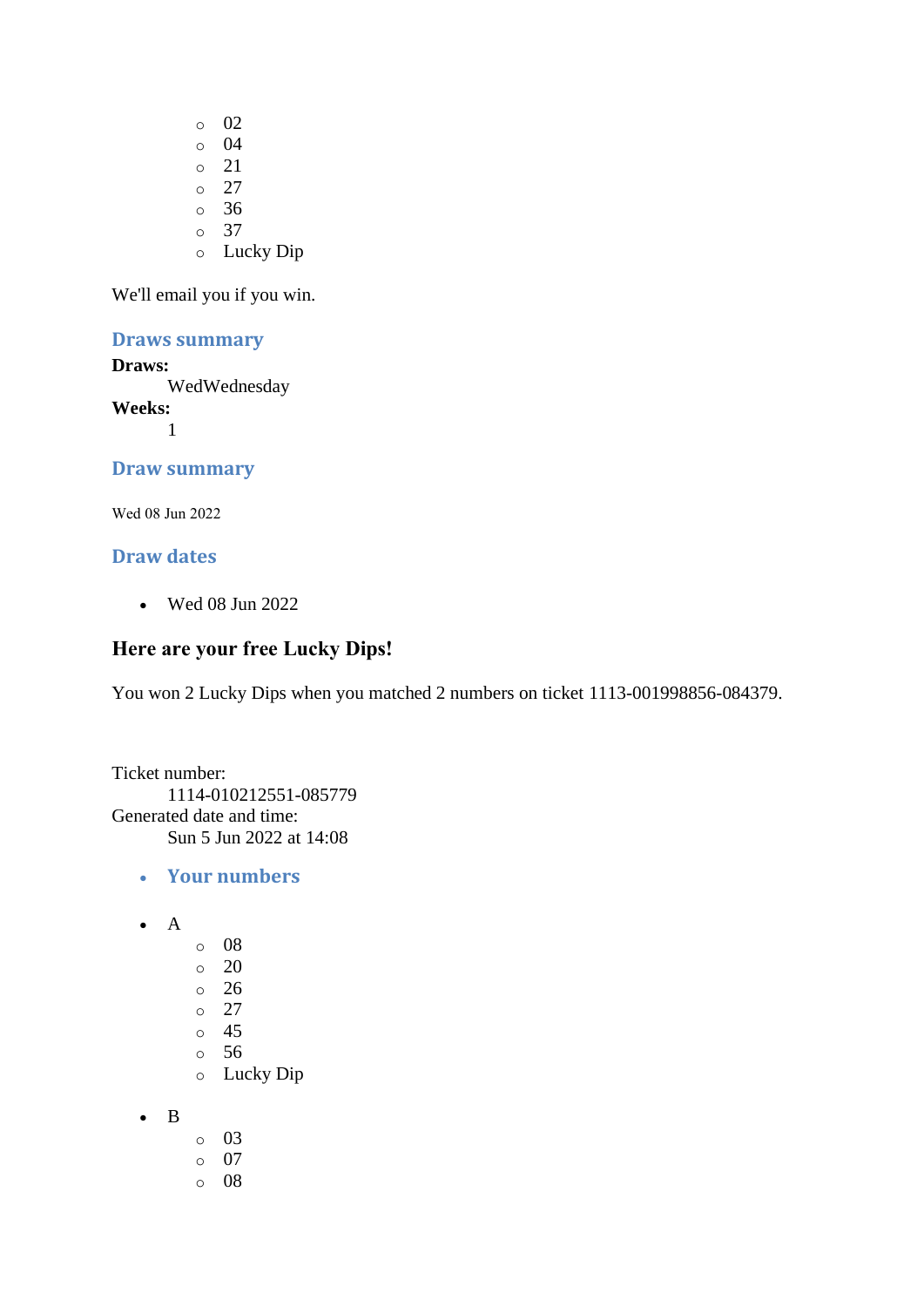o 23 o 32  $\circ$  49 o Lucky Dip

We'll email you if you win.

**Draws summary**

**Draws:** WedWednesday **Weeks:** 1

## **Draw summary**

Wed 08 Jun 2022

#### **Draw dates**

• Wed 08 Jun 2022

## **Here's your free Lucky Dip!**

You won a Lucky Dip when you matched 2 numbers on ticket 1113-013782279-086679.

Ticket number: 1114-016029126-085079 Generated date and time: Sun 5 Jun 2022 at 14:07

- **Your numbers**
- $\bullet$  A
- o 11
- o 16
- o 29
- o 54
- o 58
- o 59
- o Lucky Dip

We'll email you if you win.

#### **Draws summary**

**Draws:** WedWednesday **Weeks:**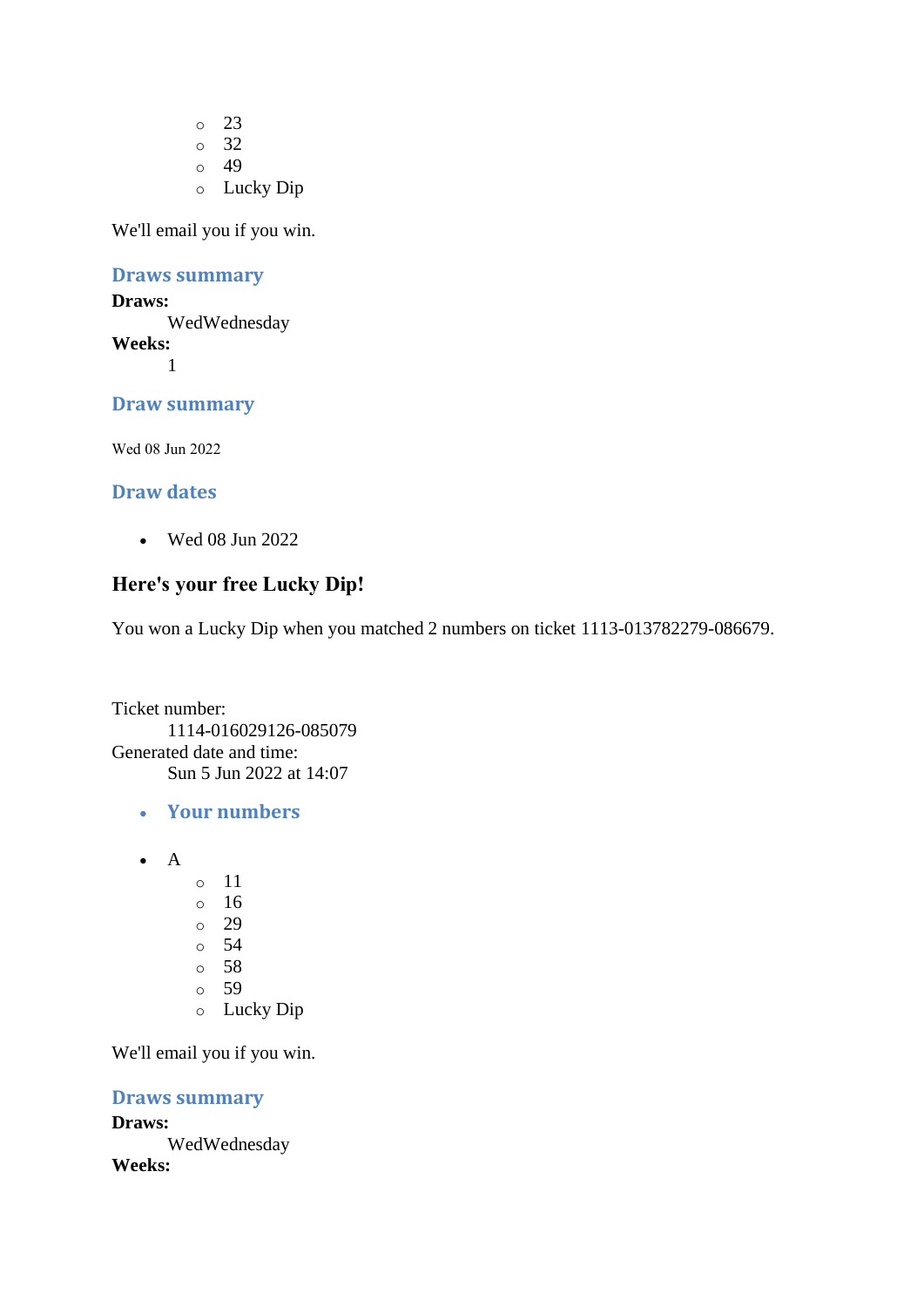1

#### **Draw summary**

Wed 08 Jun 2022

#### **Draw dates**

• Wed 08 Jun 2022

#### **Here's your free Lucky Dip!**

You won a Lucky Dip when you matched 2 numbers on ticket 1113-021979394-086479.

Ticket number: 1114-020534465-081379 Generated date and time: Sun 5 Jun 2022 at 14:07

- **Your numbers**
- A
	- o 38
	- o 45
	- $\circ$  47
	- o 53
	- o 55
	- o 56
	- o Lucky Dip

We'll email you if you win.

**Draws summary Draws:** WedWednesday **Weeks:** 1

#### **Draw summary**

Wed 08 Jun 2022

#### **Draw dates**

• Wed 08 Jun 2022

#### **Here's your free Lucky Dip!**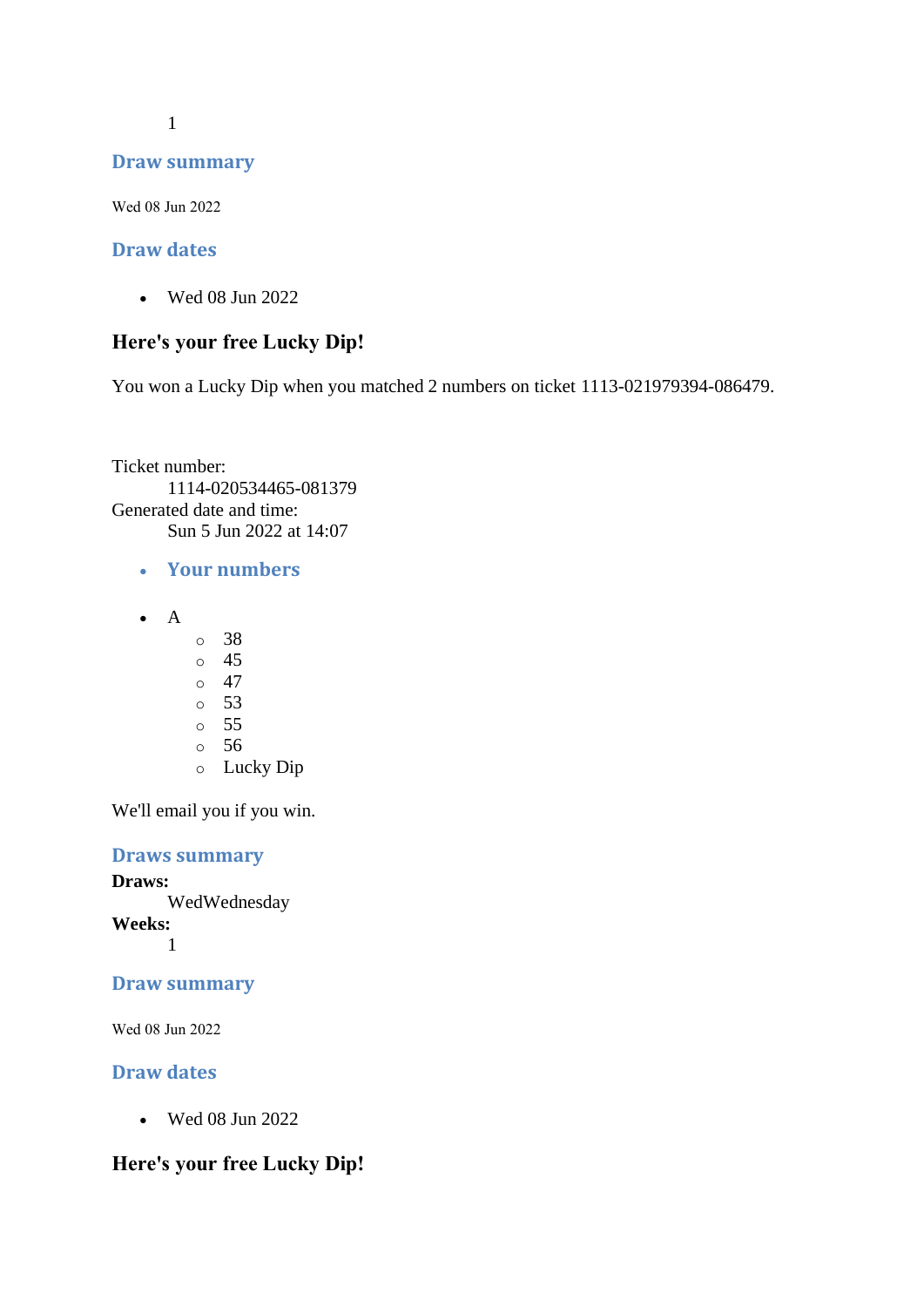You won a Lucky Dip when you matched 2 numbers on ticket 1113-005131522-088479.

Ticket number: 1114-001521088-087079 Generated date and time: Sun 5 Jun 2022 at 14:07

- **Your numbers**
- $\bullet$  A
- $\circ$  12
- o 17
- o 29  $\circ$  47
- o 48
- o 55
- o Lucky Dip

We'll email you if you win.

#### **Draws summary**

**Draws:** WedWednesday **Weeks:** 1

## **Draw summary**

Wed 08 Jun 2022

#### **Draw dates**

• Wed 08 Jun 2022

## **Here's your free Lucky Dip!**

You won a Lucky Dip when you matched 2 numbers on ticket 1113-034542850-081679.

Ticket number: 1114-003871425-088679 Generated date and time: Sun 5 Jun 2022 at 14:07

- **Your numbers**
- A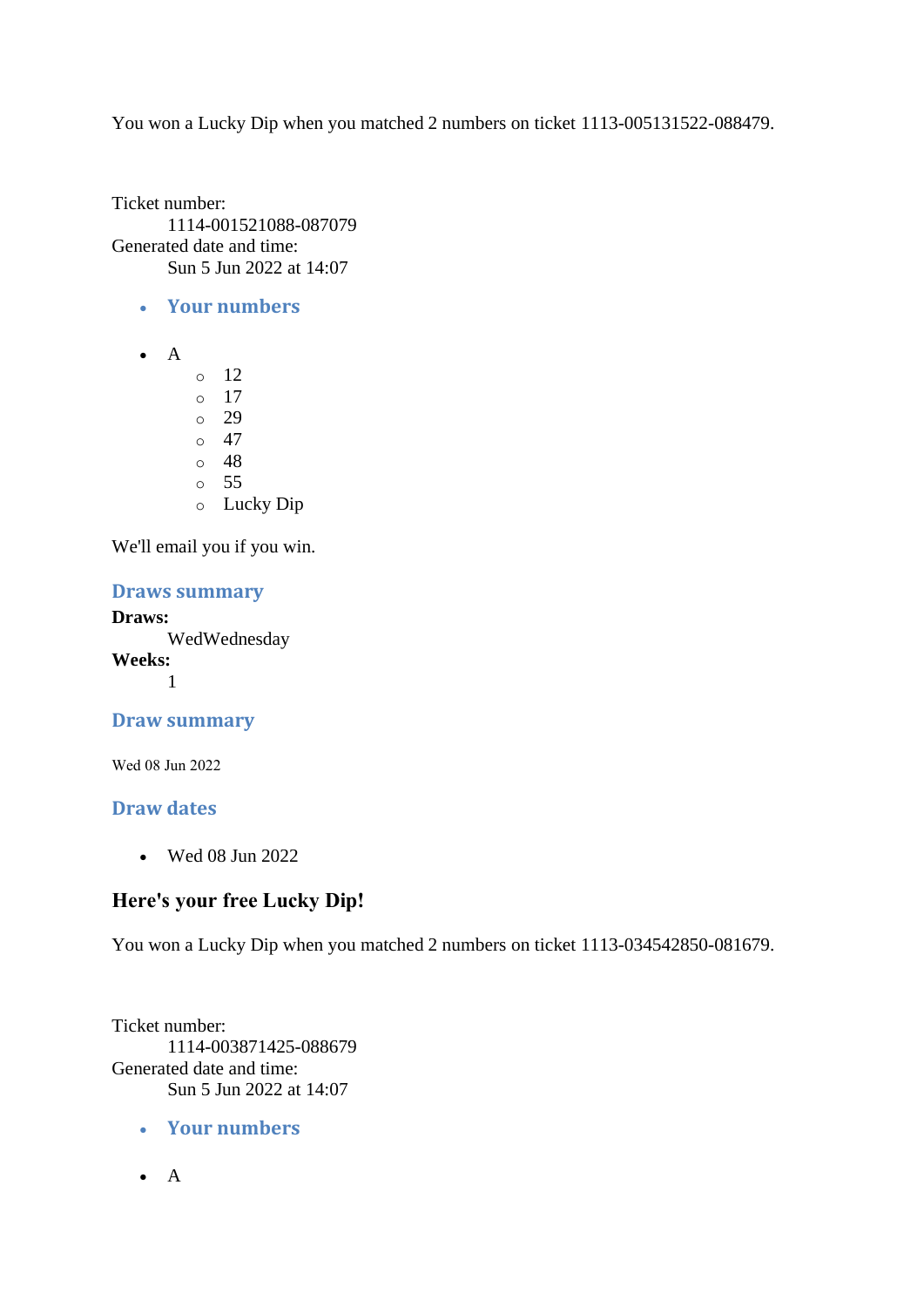- o 19 o 24 o 34  $\circ$  41  $\circ$  50 o 59
- o Lucky Dip

#### **Draws summary**

#### **Draws:**

WedWednesday

**Weeks:** 1

## **Draw summary**

Wed 08 Jun 2022

#### **Draw dates**

• Wed 08 Jun 2022

## **Here's your free Lucky Dip!**

You won a Lucky Dip when you matched 2 numbers on ticket 1113-050271238-081779.

```
Ticket number:
       1114-041591233-088679
Generated date and time:
      Sun 5 Jun 2022 at 14:07
```
- **Your numbers**
- A
	- o 09 o 21 o 22 o 35 o 37  $\circ$  41 o Lucky Dip

We'll email you if you win.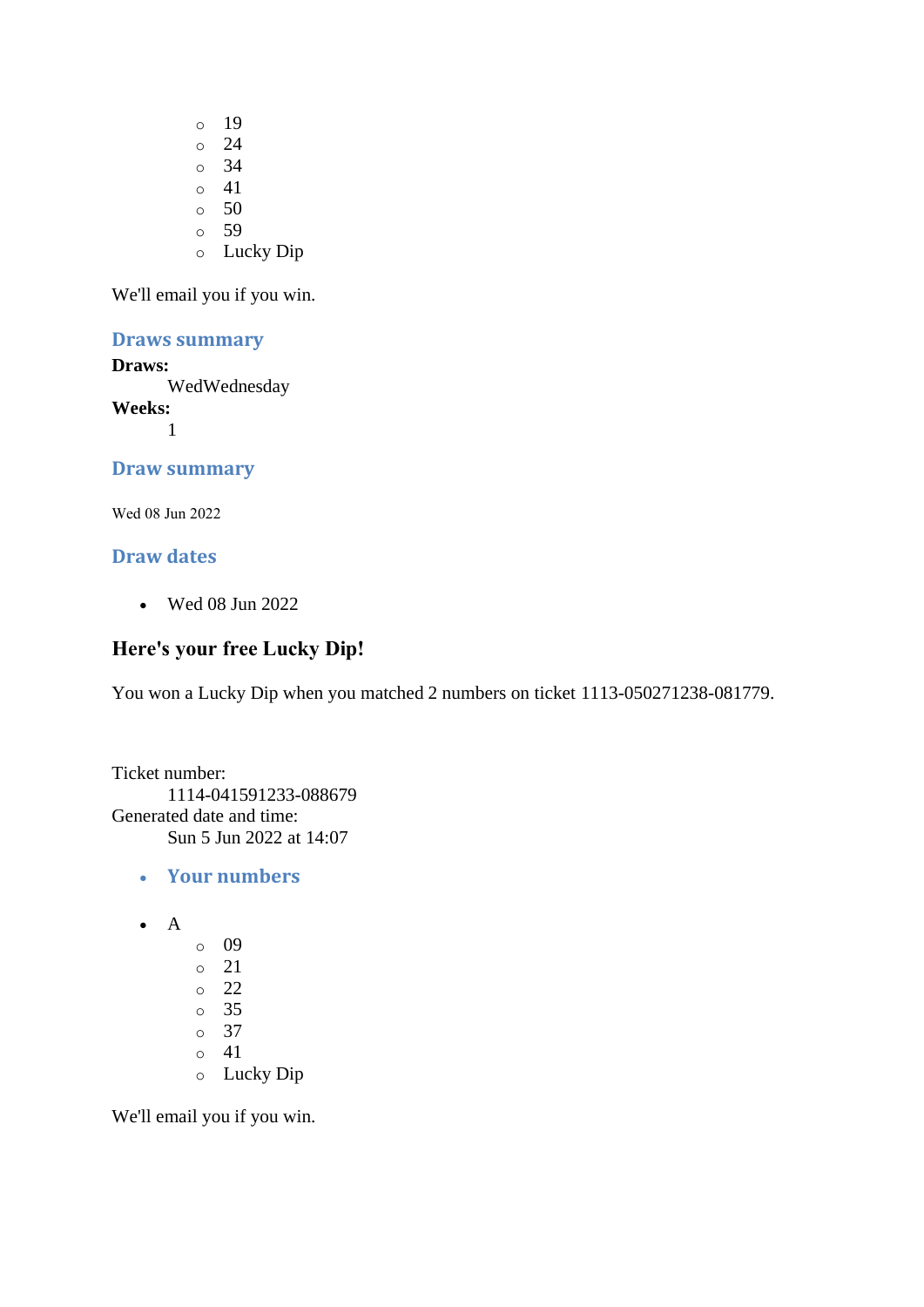#### **Draws summary**

**Draws:**

WedWednesday

**Weeks:**

1

#### **Draw summary**

Wed 08 Jun 2022

#### **Draw dates**

• Wed 08 Jun 2022

#### **Here are your free Lucky Dips!**

You won 2 Lucky Dips when you matched 2 numbers on ticket 1113-047878919-084179.

Ticket number: 1114-051883200-086179 Generated date and time: Sun 5 Jun 2022 at 14:06

- **Your numbers**
- A
- o 02  $\circ$  17
- o 27
- o 36
- $\circ$  47
- o 59
- o Lucky Dip
- B
- o 01
- $\circ$  04
- o 11
- o 16
- o 37
- $\circ$  47
- o Lucky Dip

We'll email you if you win.

**Draws summary Draws:**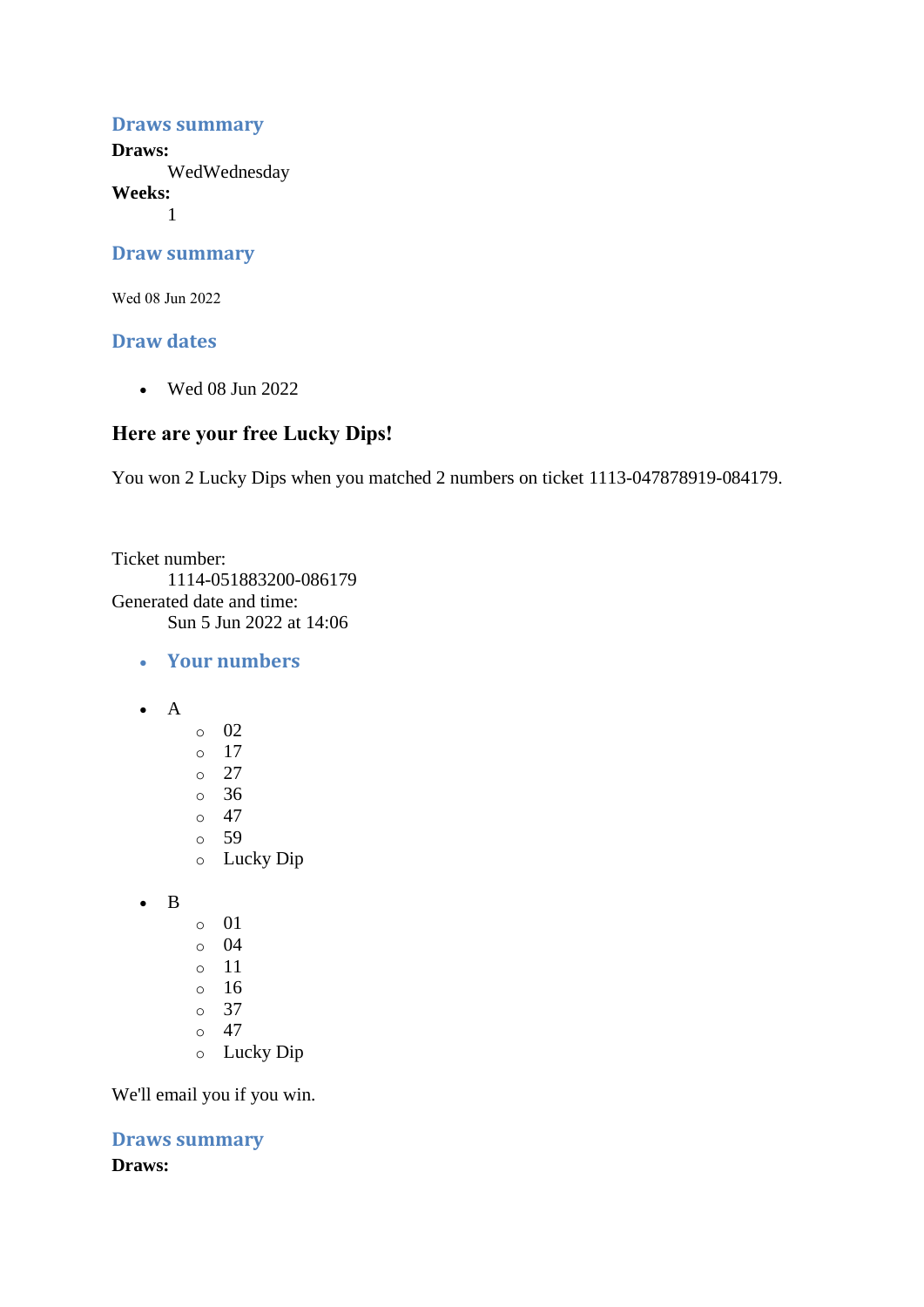## WedWednesday

**Weeks:**

1

#### **Draw summary**

Wed 08 Jun 2022

## **Draw dates**

• Wed 08 Jun 2022

## **Here's your free Lucky Dip!**

You won a Lucky Dip when you matched 2 numbers on ticket 1113-002870019-082579.

Ticket number: 1114-051761088-082879 Generated date and time: Sun 5 Jun 2022 at 14:06

- **Your numbers**
- A
- o 19 o 23 o 31
- o 34
- $\circ$  41
- o 54
- o Lucky Dip

We'll email you if you win.

#### **Draws summary**

**Draws:**

WedWednesday

**Weeks:**

1

## **Draw summary**

Wed 08 Jun 2022

## **Draw dates**

• Wed 08 Jun 2022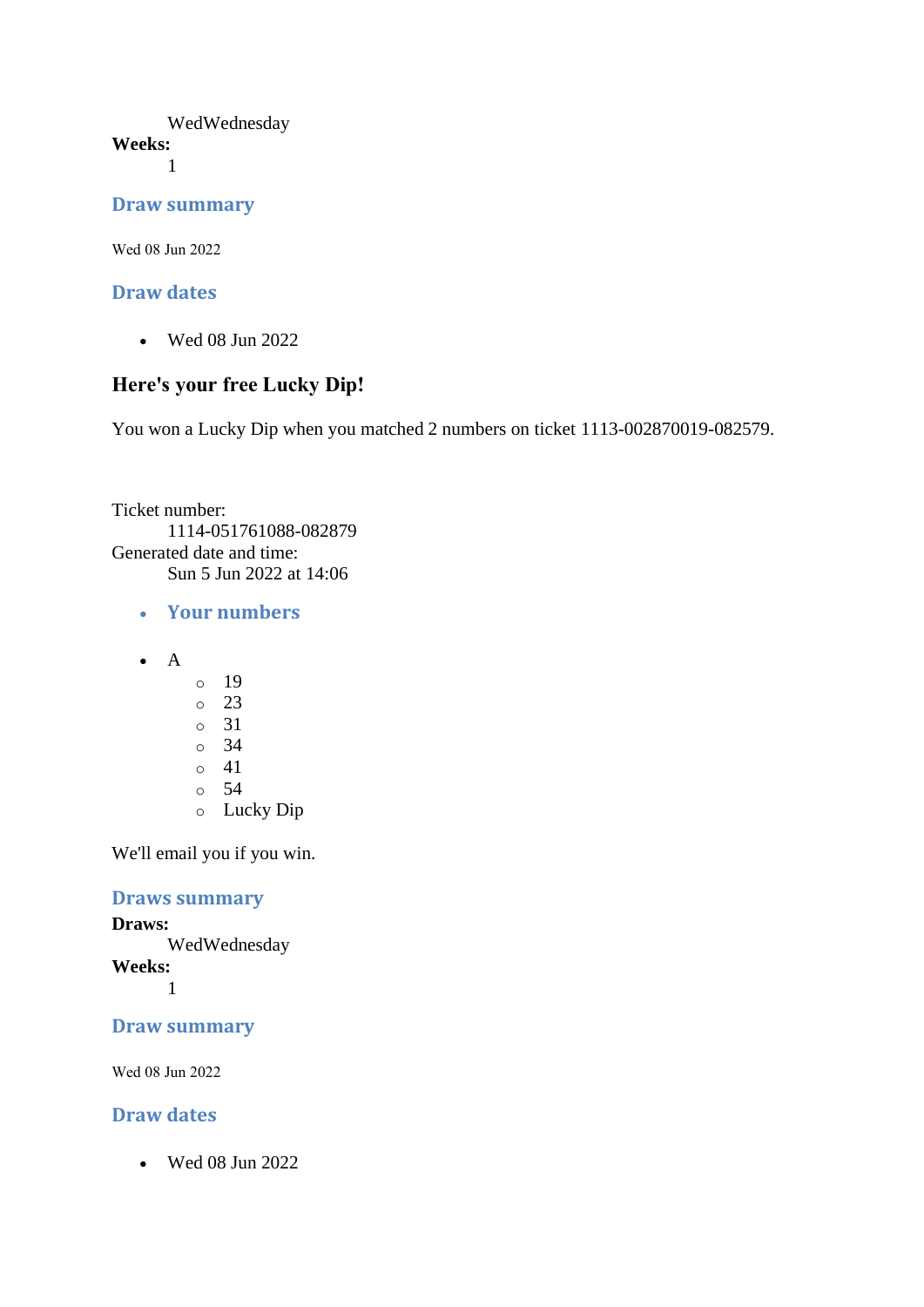## **Here's your free Lucky Dip!**

You won a Lucky Dip when you matched 2 numbers on ticket 1113-033985282-085279.

Ticket number: 1114-058321089-086479 Generated date and time: Sun 5 Jun 2022 at 14:06

- **Your numbers**
- A
	- o 09
	- o 22
	- $\circ$  25
	- $\circ$  50
	- o 51
	- o 56
	- o Lucky Dip

We'll email you if you win.

**Draws summary**

**Draws:** WedWednesday **Weeks:** 1

#### **Draw summary**

Wed 08 Jun 2022

#### **Draw dates**

• Wed 08 Jun 2022

#### **Here's your free Lucky Dip!**

You won a Lucky Dip when you matched 2 numbers on ticket 1113-001402624-085979.

Ticket number: 1114-012794309-083979 Generated date and time: Sun 5 Jun 2022 at 14:05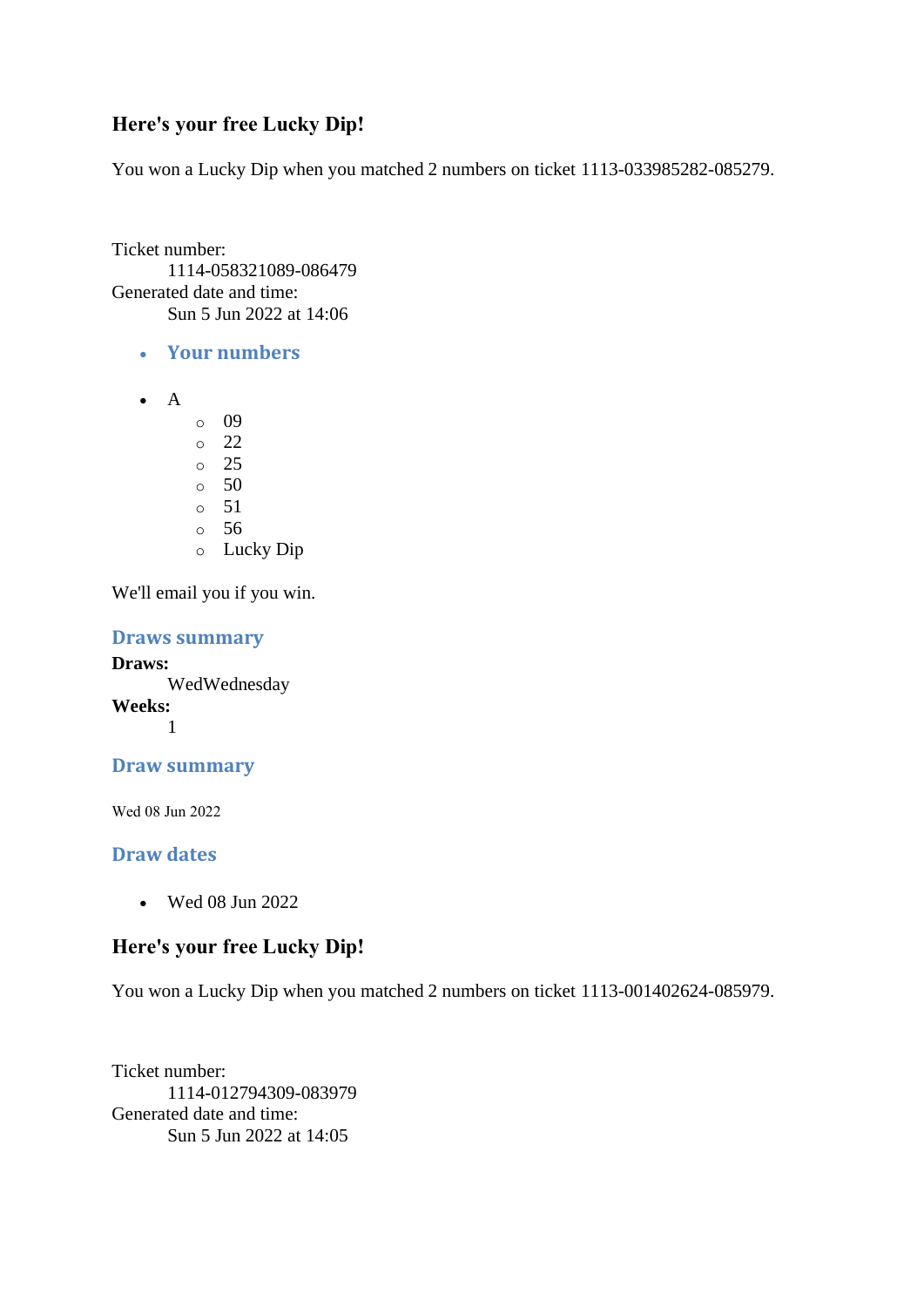- **Your numbers**
- A
- o 09
- o 15
- o 27
- o 28
- o 54
- o 55
- o Lucky Dip

**Draws summary Draws:** WedWednesday **Weeks:** 1

## **Draw summary**

Wed 08 Jun 2022

#### **Draw dates**

• Wed 08 Jun 2022

## **Here's your free Lucky Dip!**

You won a Lucky Dip when you matched 2 numbers on ticket 1113-031122951-082379.

Ticket number: 1114-040988353-086479 Generated date and time: Sun 5 Jun 2022 at 14:05

- **Your numbers**
- $\bullet$  A
- o 17 o 18 o 21 o 28 o 31  $\circ$  41 o Lucky Dip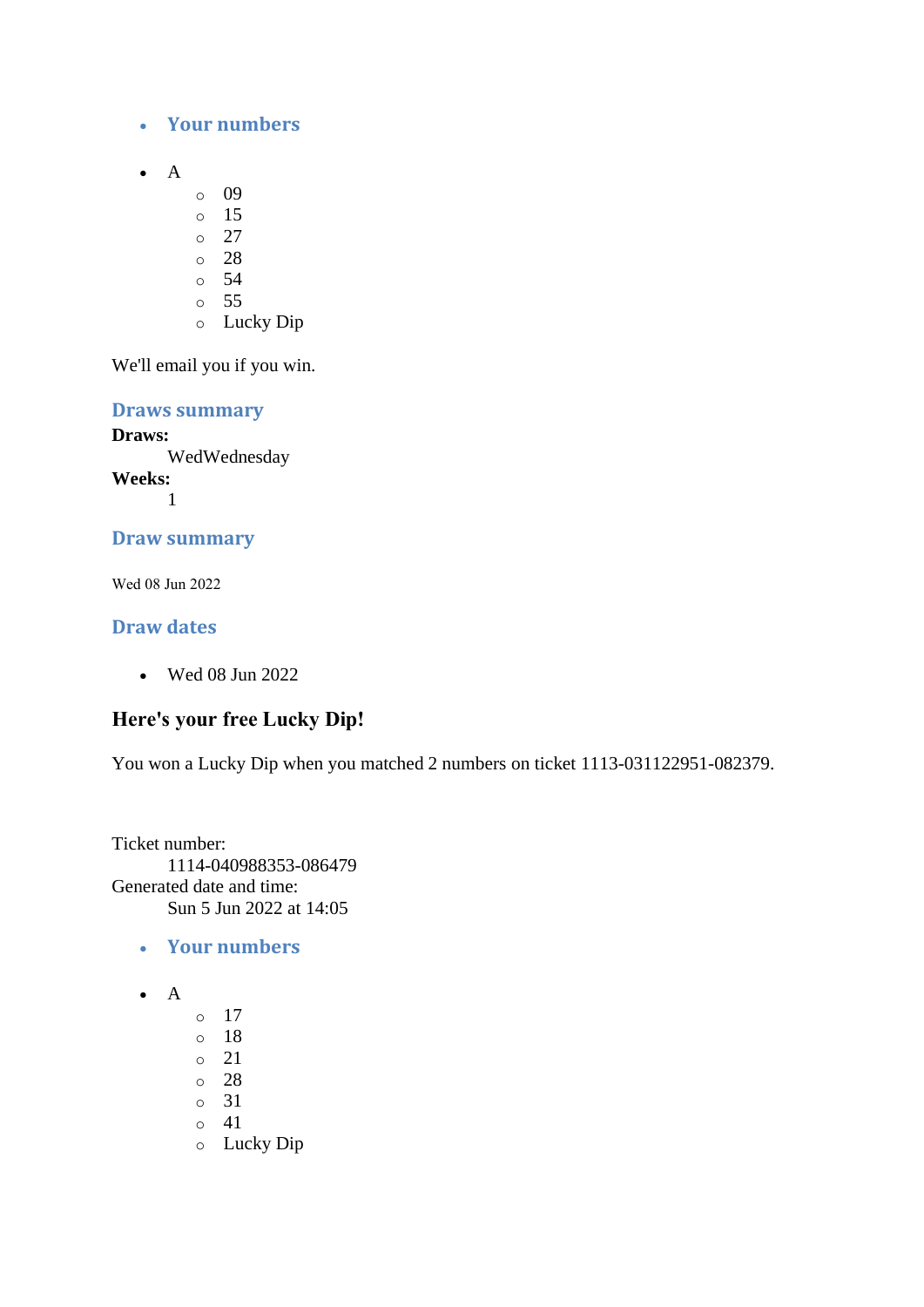**Draws summary**

**Draws:** WedWednesday **Weeks:** 1

**Draw summary**

Wed 08 Jun 2022

#### **Draw dates**

• Wed 08 Jun 2022

## **Here's your free Lucky Dip!**

You won a Lucky Dip when you matched 2 numbers on ticket 1113-063460613-083579.

Ticket number: 1114-040978881-085979 Generated date and time: Sun 5 Jun 2022 at 14:05

• **Your numbers** 

- A
- o 08 o 18 o 29  $\circ$  40 o 54 o 59 o Lucky Dip

We'll email you if you win.

#### **Draws summary**

**Draws:** WedWednesday **Weeks:** 1

**Draw summary**

Wed 08 Jun 2022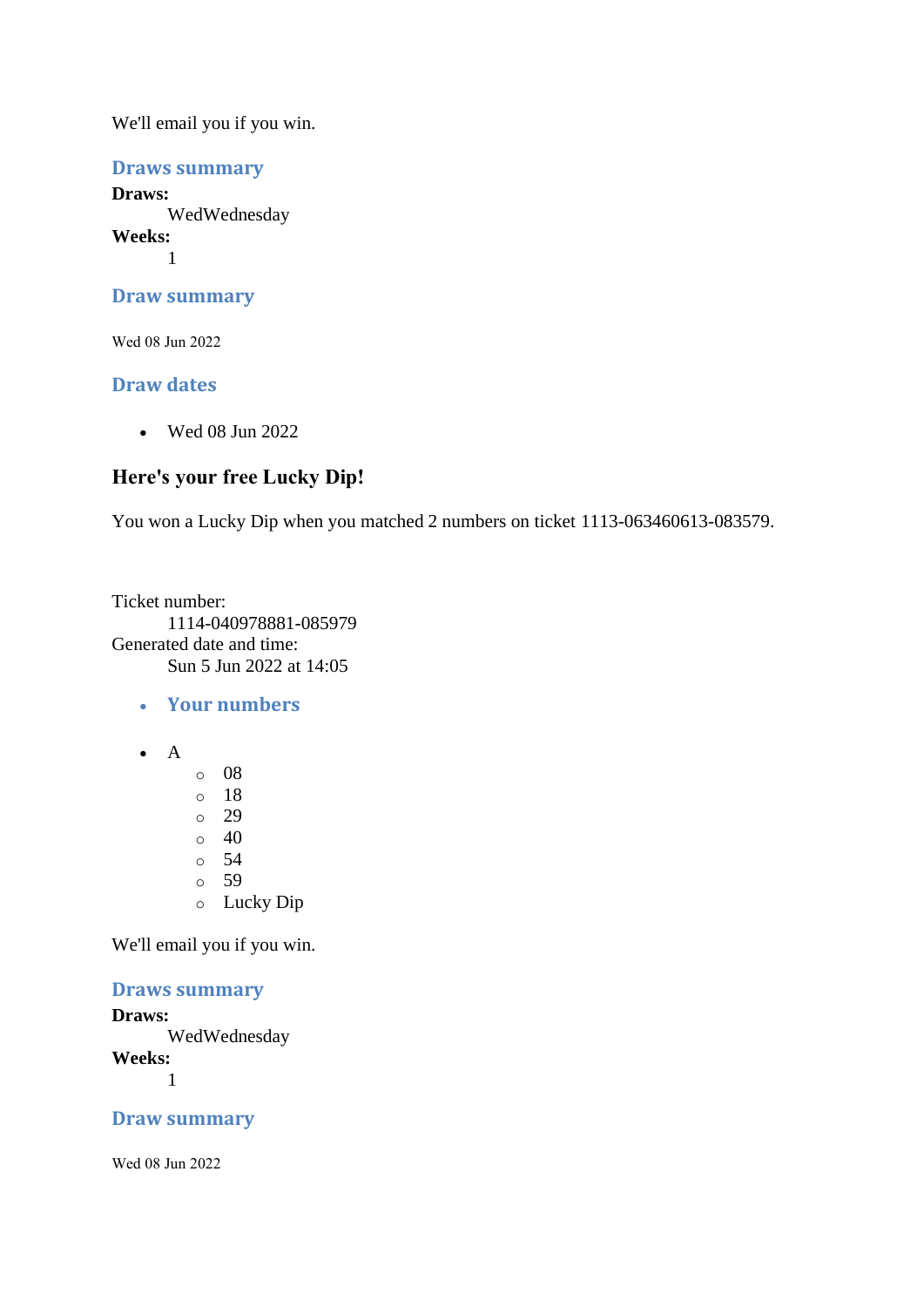#### **Draw dates**

• Wed 08 Jun 2022

#### **Here's your free Lucky Dip!**

You won a Lucky Dip when you matched 2 numbers on ticket 1113-059408133-087779.

Ticket number: 1114-022977472-082179 Generated date and time: Sun 5 Jun 2022 at 14:05

- **Your numbers**
- A
	- o 18  $\circ$  42  $\circ$  47 o 49 o 55 o 58 o Lucky Dip

We'll email you if you win.

#### **Draws summary**

**Draws:** WedWednesday **Weeks:** 1

**Draw summary**

Wed 08 Jun 2022

#### **Draw dates**

• Wed 08 Jun 2022

## **Here's your free Lucky Dip!**

You won a Lucky Dip when you matched 2 numbers on ticket 1113-001319168-087079.

Ticket number: 1114-061861060-080279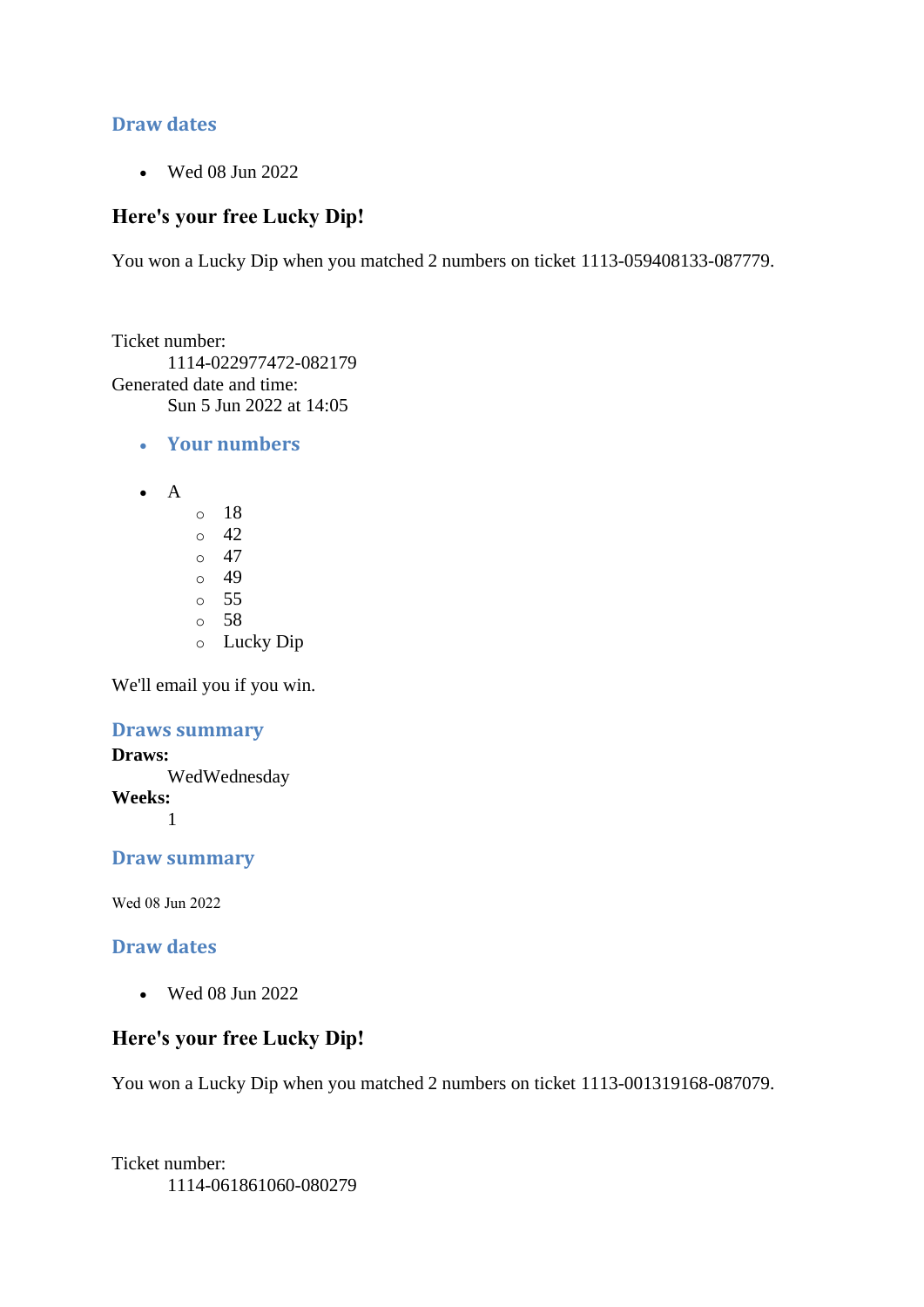Generated date and time:

Sun 5 Jun 2022 at 14:04

- **Your numbers**
- A
	- $\circ$  12
	- o 14
	- o 15
	- o 30
	- $\circ$  51
	- o 59
	- o Lucky Dip

We'll email you if you win.

#### **Draws summary**

#### **Draws:**

WedWednesday **Weeks:** 1

## **Draw summary**

Wed 08 Jun 2022

## **Draw dates**

• Wed 08 Jun 2022

## **Here's your free Lucky Dip!**

You won a Lucky Dip when you matched 2 numbers on ticket 1113-046879493-084979.

Ticket number: 1114-032357828-081179 Generated date and time: Sun 5 Jun 2022 at 14:04

- **Your numbers**
- A
	- o 04
	- o 20
	- $\circ$  40
	- o 41
	- o 48 o 53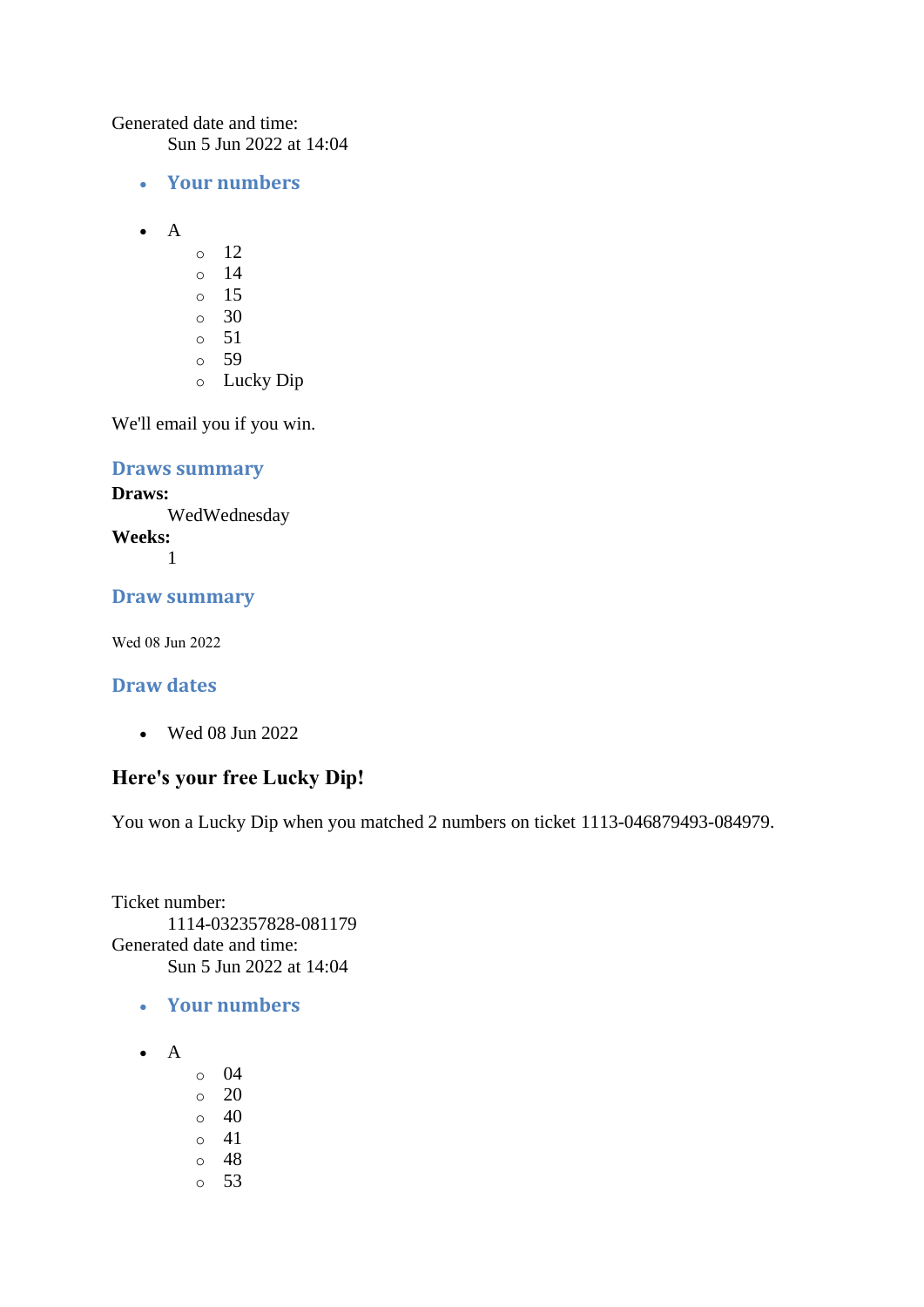o Lucky Dip

We'll email you if you win.

**Draws summary Draws:** WedWednesday **Weeks:** 1

**Draw summary**

Wed 08 Jun 2022

#### **Draw dates**

• Wed 08 Jun 2022

## **Here's your free Lucky Dip!**

You won a Lucky Dip when you matched 2 numbers on ticket 1113-003869185-082179.

Ticket number: 1114-027024326-087679 Generated date and time: Sun 5 Jun 2022 at 14:04

- **Your numbers**
- A
- o 01
- o 06
- o 08
- $\circ$  13
- o 49
- o 59
- o Lucky Dip

We'll email you if you win.

#### **Draws summary**

#### **Draws:**

WedWednesday

**Weeks:** 1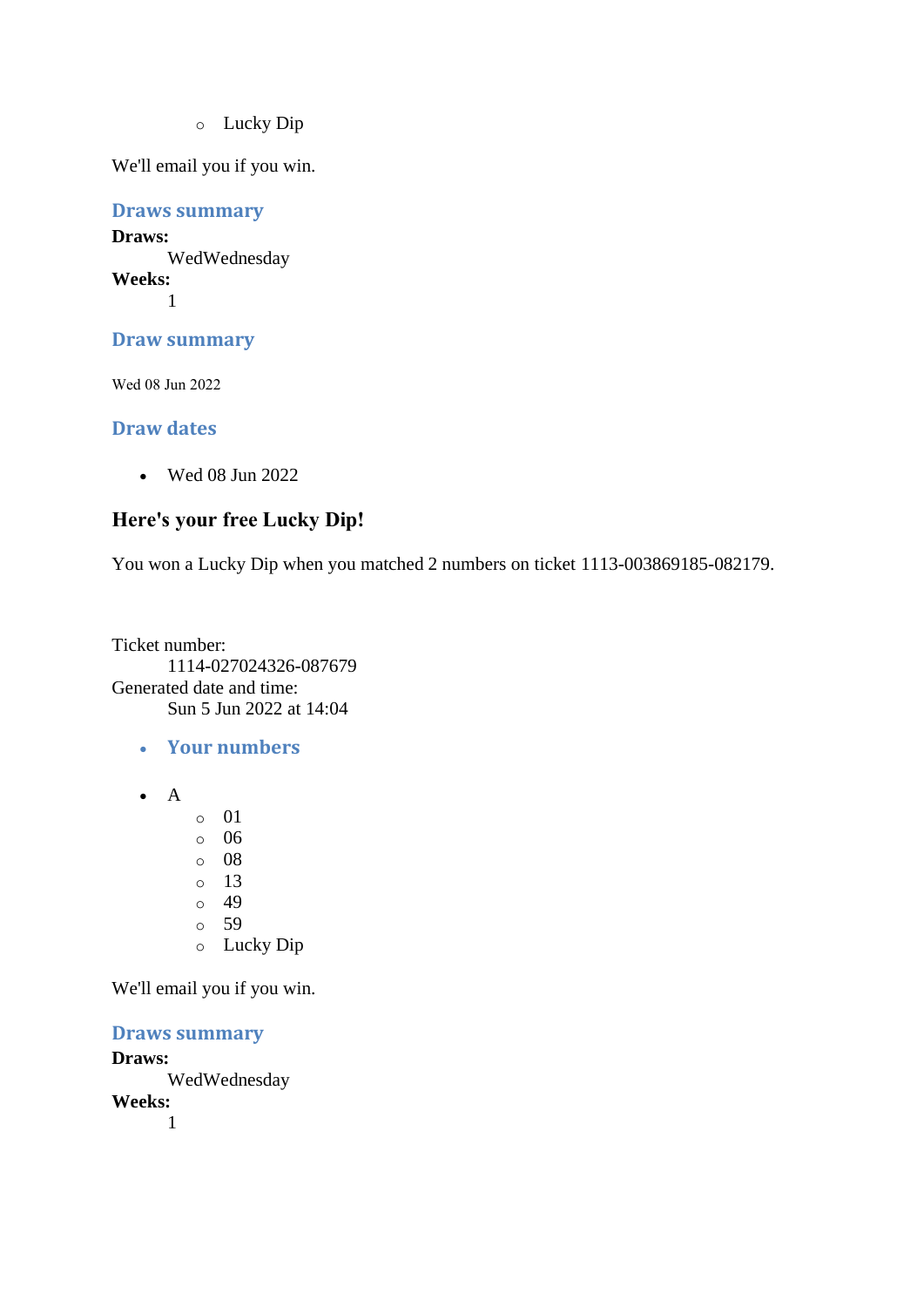#### **Draw summary**

Wed 08 Jun 2022

#### **Draw dates**

• Wed 08 Jun 2022

#### **Here's your free Lucky Dip!**

You won a Lucky Dip when you matched 2 numbers on ticket 1113-041570817-083579.

Ticket number: 1114-062014663-084079 Generated date and time: Sun 5 Jun 2022 at 14:04

- **Your numbers**
- A
- o 08
- o 32
- o 36
- o 45
- $\circ$  52
- o 59
- o Lucky Dip

We'll email you if you win.

#### **Draws summary**

**Draws:** WedWednesday **Weeks:** 1

**Draw summary**

Wed 08 Jun 2022

#### **Draw dates**

• Wed 08 Jun 2022

#### **Here's your free Lucky Dip!**

You won a Lucky Dip when you matched 2 numbers on ticket 1113-020621313-081679.